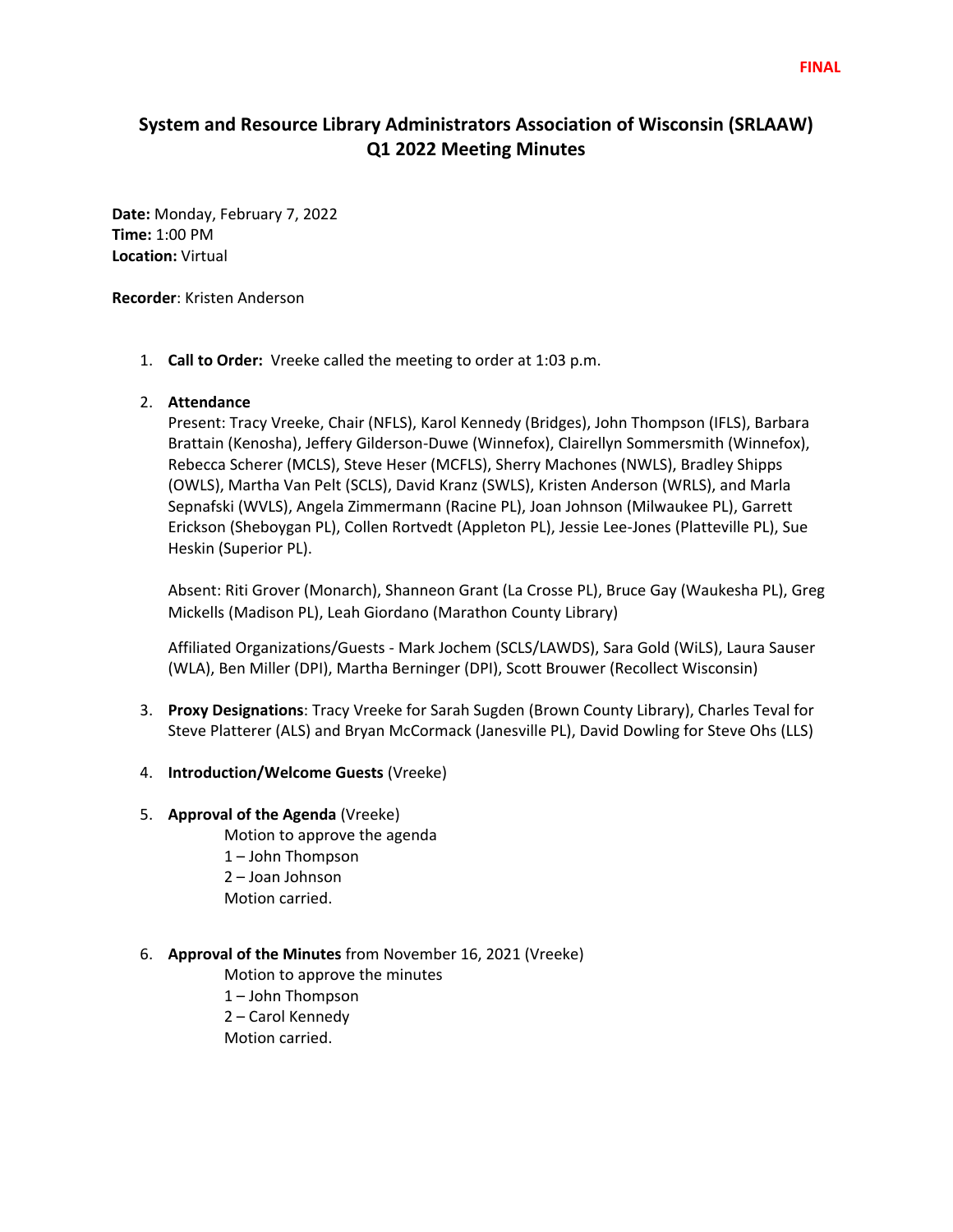7. **Nominations for SRLAAW Officers** (Vreeke)

Rebecca Sherer from the Nominating Committee proposed the following slate of officers:

President: Tracy Vreeke Vice President: Steve Heser Treasurer: Kristen Anderson

## 8. **Vote for Officers** (Vreeke)

Motion to close the nominations and elect the slate as presented. 1 – Sherry Machones 2 – Jeff Gilderson-Duwe Motion carried.

9. **Treasurer's Report** (Anderson): 2021 interest income of \$3.84 and December 31, 2021 account balance of \$6607.63.

> Motion to approve the treasurer's report 1 – Carol Kennedy 2 – Colleen Rortvedt Motion carried.

- 10. **LD&L Report** (Gay): Getting ready for Library Legislative Day tomorrow. Some legislators are not taking in-person meetings.
- 11. **Libraries Activating Workforce Development Skills (LAWDS) Project** (Berninger/Jochem): The new LAWDS website is live. It is full of great resources including marketing tips and ideas for getting involved in workforce development. Systems should send any workforce development training materials to Martha Berninger for inclusion on the site. 11X17" posters are available contact Beth Tomas. Digital ad campaign started on January 10, continuing through February 7. There is still \$15,000 in travel funds available, but will be used for marketing, if not needed for travel. A partnership with the Society of Human Resources Management may result in volunteers able to assist job seekers, starting in April, at the earliest.

# **12. Affiliated Organization Reports:**

- a. Recollection Wisconsin (Brower): Recollection Wisconsin has become a key source of primary source material, since the pandemic. Reminder that logos and web buttons are available.
- b. DPI (Miller): Badgerlink has new members and is working on procuring three new newspapers. Recently held WISE grant training and so will be moving away from paper grant management for LSTA 2021. Now changing gears and working on the 2022 LSTA budget – will share with stakeholders in March 2022. Look for LSTA guidelines in May but expect few competitive grants. Working on a new five year plan, with a draft expected in April or May 2022. PLSR final report expected in late summer 2022. Funding study is in the analysis period, expected initial draft in March.
- c. WiLS (Gold): Kanopy group hit the threshold for subscription, so as of April 1, any subscribers will receive 5% discount. PLA coming up March 22-25 – Sara is attending and will be sending out survey regarding needs and interests she should explore.